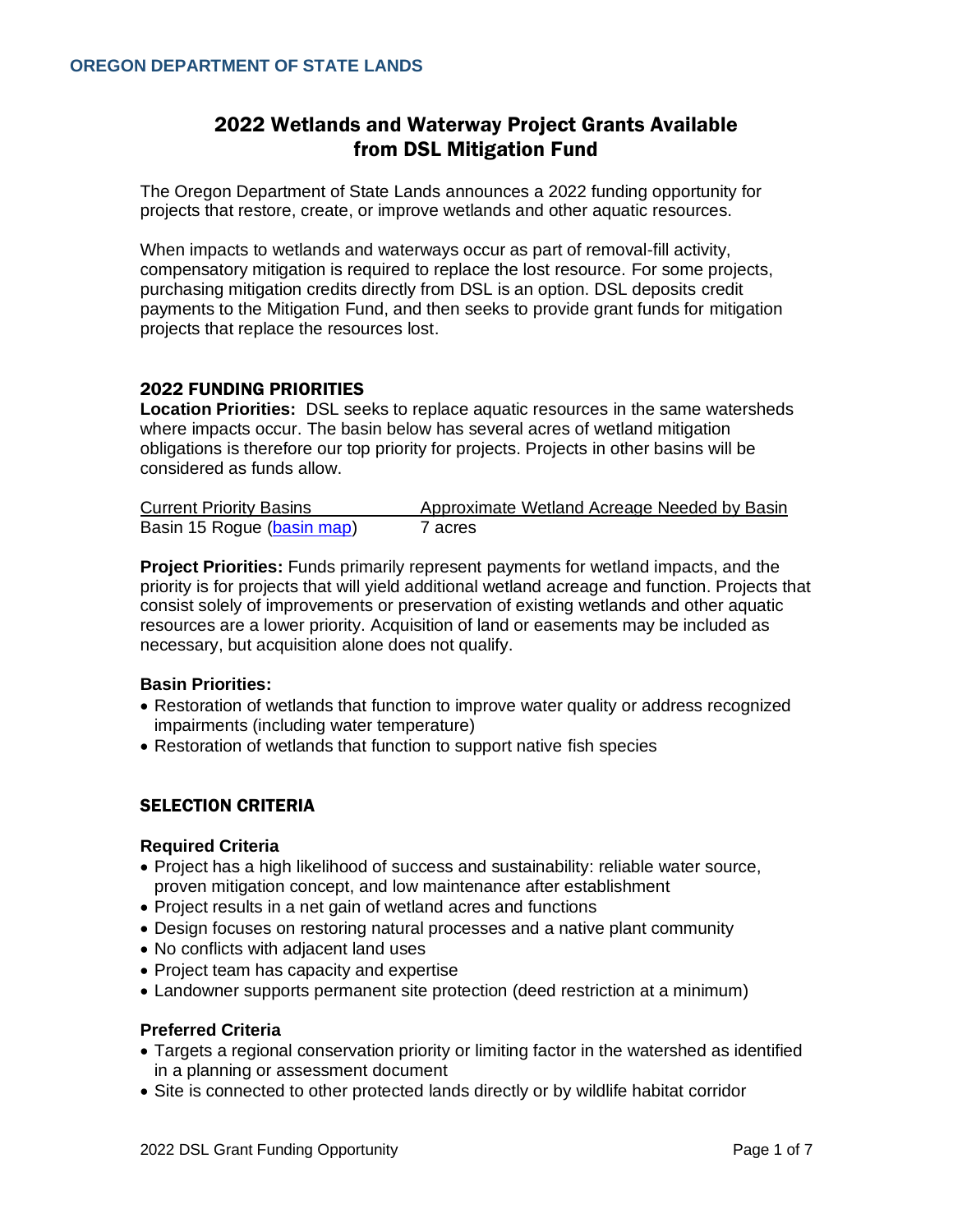- Project achieves multiple function gains such as improvement of fish and wildlife habitat, support for rare species, flood attenuation, water quality improvement, and recreation or education values
- Low level of threats from vandalism or invasive species
- Provides a good ratio of cost to benefit
- Landowner supports adoption of a long-term management plan, a conservation easement, and partnership with a qualified long-term steward (land trust, local government, special district, tribe, or other qualified party) to ensure the protection of the wetland area and functions in perpetuity

## APPLICATION PROCESS

DSL recognizes that many organizations, including our agency, are operating under new realties due to COVID-19 and the economic impacts of the global pandemic. We want to acknowledge capacity issues and be respectful of your time.

DSL has modified our grant process to include an initial proposal via a Letter of Intent (LOI). This will allow applicants to submit specific project information to the Department for evaluation that will help determine if a project is a strong candidate for funding based on our program guidelines for mitigation [\(OAR 141-085-0680,](https://secure.sos.state.or.us/oard/viewSingleRule.action;JSESSIONID_OARD=E61xQFLoGEhszmCJtJAWWlm-C1OioMmT1EQO69wQSgVlEqrJh-rR!849948759?ruleVrsnRsn=257284) OAR [141-085-0694](https://secure.sos.state.or.us/oard/viewSingleRule.action?ruleVrsnRsn=257288) and OAR [141-085-0695\)](https://secure.sos.state.or.us/oard/viewSingleRule.action?ruleVrsnRsn=256996) before requesting additional information in a full project proposal.

### **Step 1: Initial proposal and staff review**

Letter of Intent (LOI) – DSL is requesting a high-level overview of the project formatted as a letter of intent to apply for the full funding opportunity. Guidelines for the LOI are available on page 4.

DSL staff will review submitted LOIs based on the mitigation project meeting our program guidelines and how well the project demonstrates fulfilling the identified basin priorities. Staff may request a site visit to help determine feasibility. Strong candidates for funding will be invited to submit a full project proposal.

### **Step 2: Full project proposals to construct and monitor the mitigation site**

Full Proposal – Guidelines for a full project proposal are available on page 5.

DSL staff may consult with other agencies or seek additional information to evaluate the specifics of each project. Funding decisions will be based on how well the project addresses the selection criteria and fulfills the watershed priorities of the identified basins.

### **Step 3: Funding Award**

DSL anticipates the funding awards to be announced in Summer 2022. If selected, a grant agreement will be developed that specifies the roles and responsibilities of the awardee and provides the project budget, deliverables to be reimbursed, monitoring plan, and reporting requirements.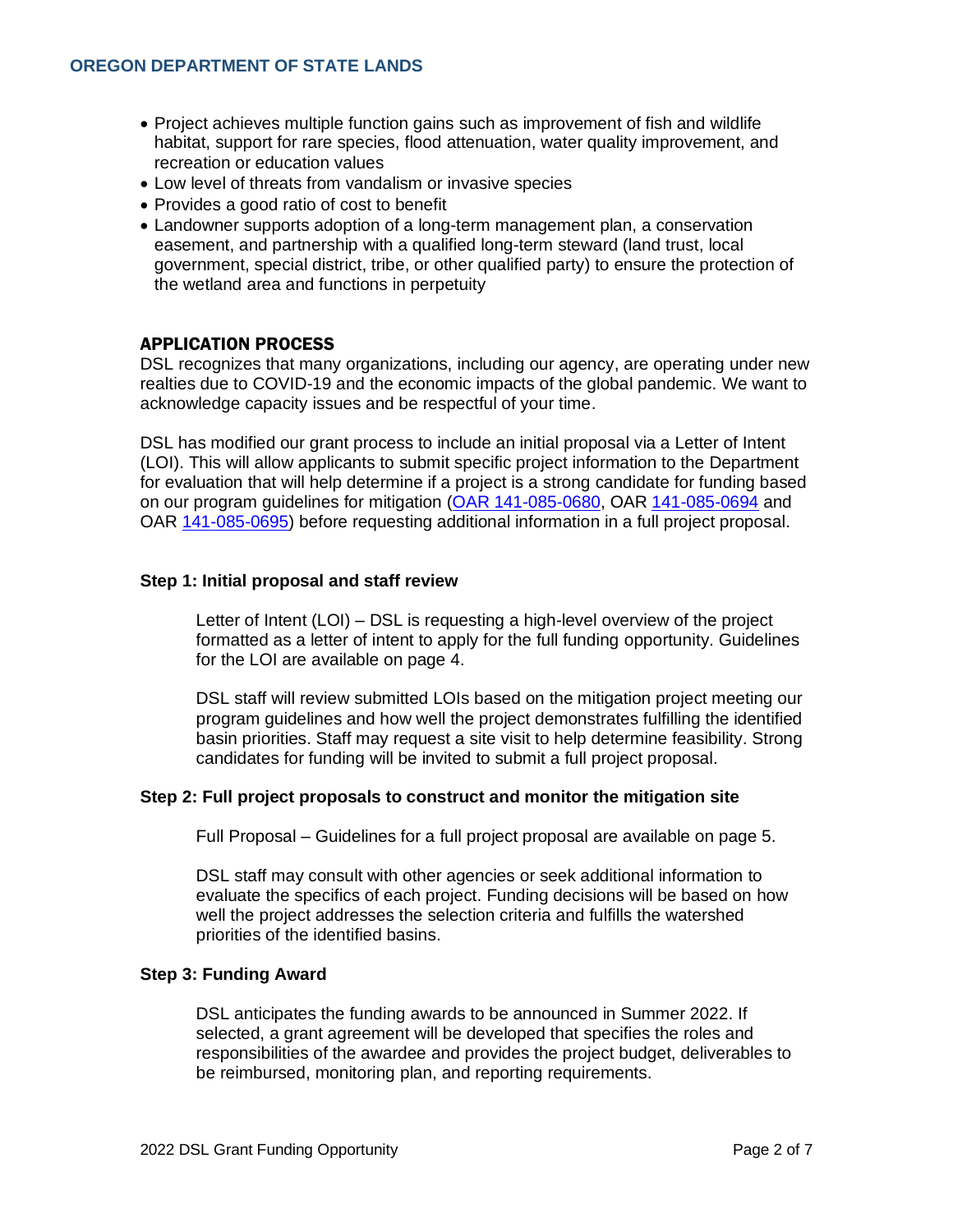## EVALUATION PROCESS

Project applications are accepted at any time, but preference will be given to applicants that submit projects for the specified basin within the proposed funding window.

## DSL GRANT CONTACT

Melody Rudenko Mitigation Specialist Department of State Lands 775 Summer St NE, Suite 100 Salem, OR 97301-1279 [Melody.Rudenko@dsl.oregon.gov](mailto:Melody.Rudenko@dsl.oregon.gov) (503) 508-4035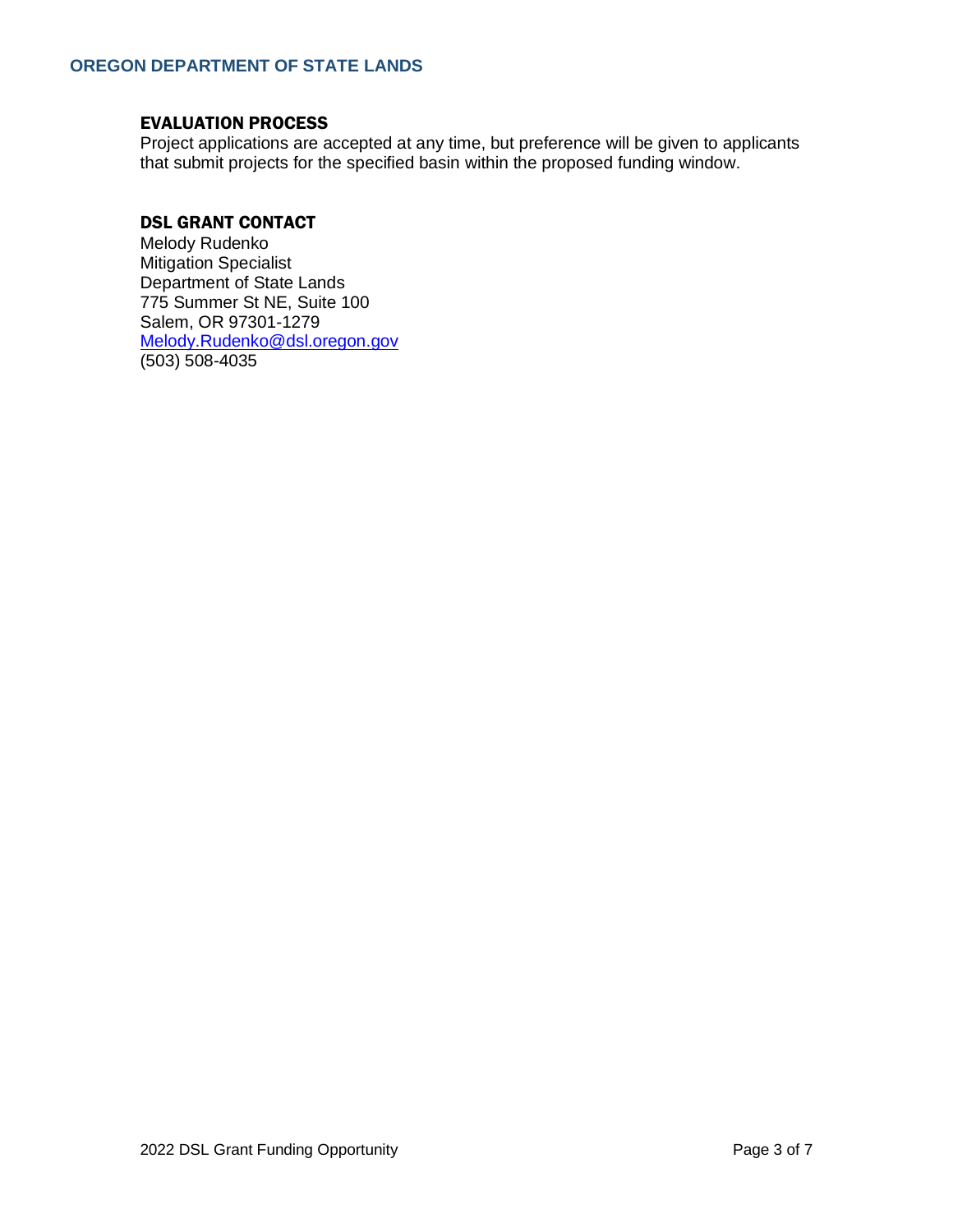# GUIDELINES FOR LETTERS OF INTENT

Applicants must submit a Letter of Intent (LOI) and receive an invitation from DSL before submitting a full proposal. LOIs should be submitted as an email attachment to [Melody.Rudenko@dsl.oregon.gov](mailto:Melody.Rudenko@dsl.oregon.gov) by 11:59 pm on February 1, 2022.

Please put "2022 Mitigation Funding Opportunity - LOI" in the email subject heading.

The LOI should be no more than three (3) pages in length. It should be single-spaced, use 11- or 12-point font, with one-inch margins, and should provide a concise description of the proposed work and its relevance to the basin priorities. Additional pages may be submitted showing project site maps, conceptual project drawings, and photographs of the project area.

### **The LOI should include each of the components listed below:**

a) Applicant Organization;

- b) Project Title;
- c) Principal Investigator(s): Name, Address, Telephone Number and Email Address. - Briefly describe our organization's experience or expertise that would lead to a successful mitigation project.
	- A list of primary project partners and their roles, contributions, and experience.
	- Anticipated arrangements for long-term management and stewardship.

d) Project Location: List the geographic area(s) in which the project will be implemented. Include geographic coordinates or a legal description (T, R, S and tax lot(s)).

- Landowner contact information: The landowner must be willing to provide longterm protection of the project areas.

e) Project Description: A brief description of the proposal including existing site conditions and a conceptual plan for restoration, creation and/or enhancement of aquatic resources.

- Estimated acreage of existing wetland and post-project wetland areas.

- How the project complements existing or planned natural areas, and other conservation projects.

- Adjacent land uses, any compatibility issues, and possible limiting factors in the watershed.

f) Project intended start date.

g) Funding: Approximate funds requested and any other funds that are available to support the project such as federal funding, other grants, matching funds, or in-kind contributions to the project. DSL encourages, but does not require other funds.

h) Project Outcomes: Describe anticipated net gains in wetland functions or other resource benefits expected to result from this project.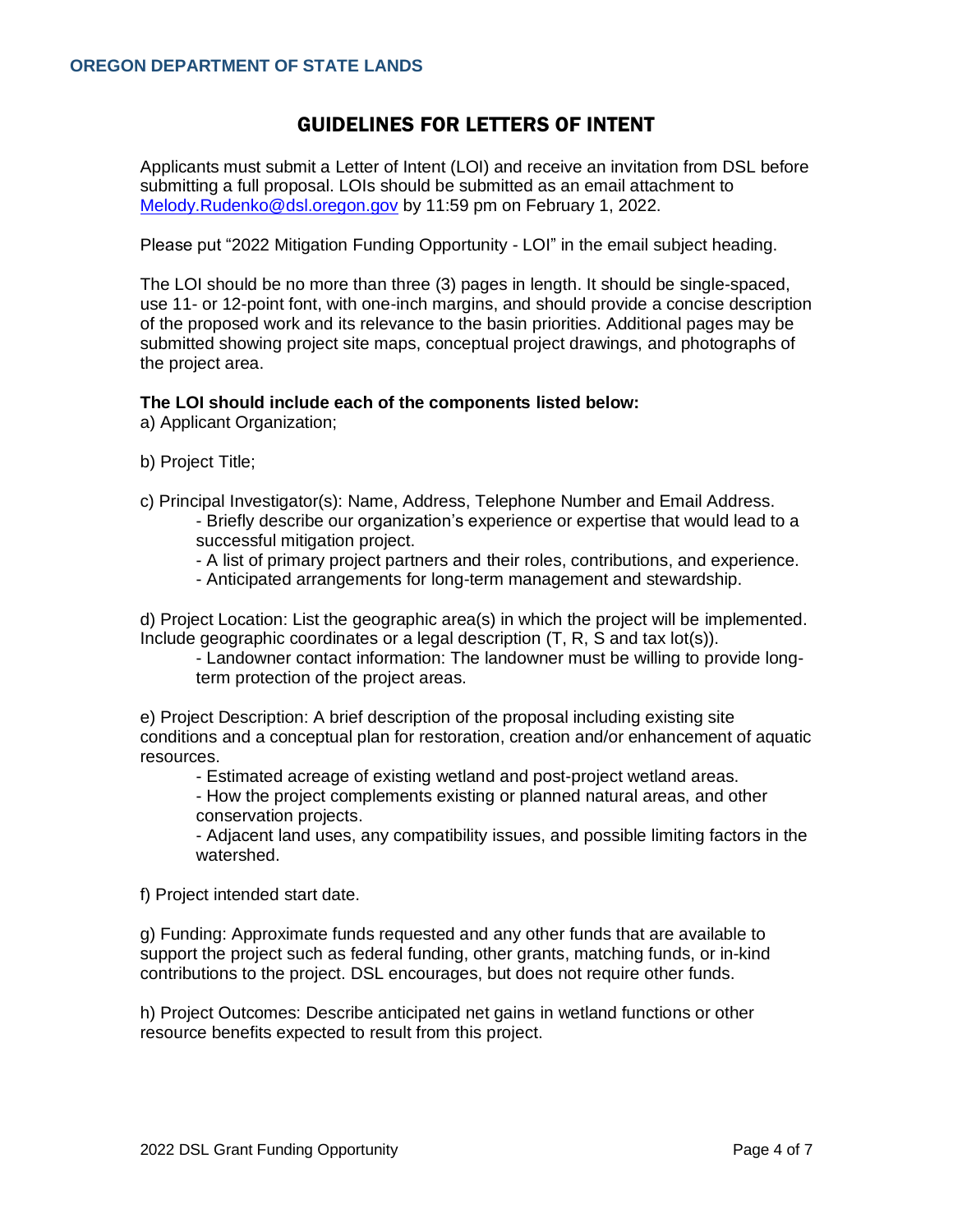# GUIDELINES FOR FULL PROPOSALS (ONLY IF INVITED)

If DSL staff determine that a project is a strong candidate for funding the applicant will be invited to submit a full project proposal. Project proposals should be submitted as an email attachment to [Melody.Rudenko@dsl.oregon.gov](mailto:Melody.Rudenko@dsl.oregon.gov)

Please put "2022 Mitigation Funding Opportunity – Project Proposal" in the email subject heading.

The first review deadline will be provided in the invitation to submit a full proposal. Proposals received after the deadline will be assessed based on availability of funding. When funding is awarded, DSL will notify all candidates invited to submit a full proposal and include an update on any remaining funds.

The full project proposal should be concise, no more than 15 pages, excluding figures and photographs. Submissions should be single-spaced, use 11- or 12-point font, with one-inch margins, and should provide a succinct outline of the proposed work that describes the projects relevance to the basin priorities. Do not include figures and photographs that were submitted with the Letter of Intent.

### **The Full Proposal should include each of the components listed below:**

a) Applicant organization;

- b) Project title;
- c) Project team: Name, Address, Telephone Number and Email Address.
	- Briefly describe the organization's experience or expertise that would lead to a successful mitigation project.

- A list of primary project team members and their roles, contributions, and experience.

- Anticipated arrangements for long-term management and stewardship.

d) Project location - List the geographic area(s) in which the project will be implemented. Include geographic coordinates or a legal description by Township, Range, Section, quarter section, tax lot, latitude and longitude, address (if applicable) and name of nearby water bodies. Describe size of the site, including buffers, and whether it is all or a portion of the tax lot.

e) Landowner contact information: Identify the owner of the site, identify the project proponent, and describe what the legal agreement will be between the parties if these are not the same entity.

Provide contact information (including phone, mailing address and email address) for all project contacts, if applicable.

The landowner must be willing to provide long-term protection of the project areas (deed restriction at minimum). Provide a statement signed by the landowner that they are willing to permanently dedicate the site to conservation purposes if the mitigation site is approved.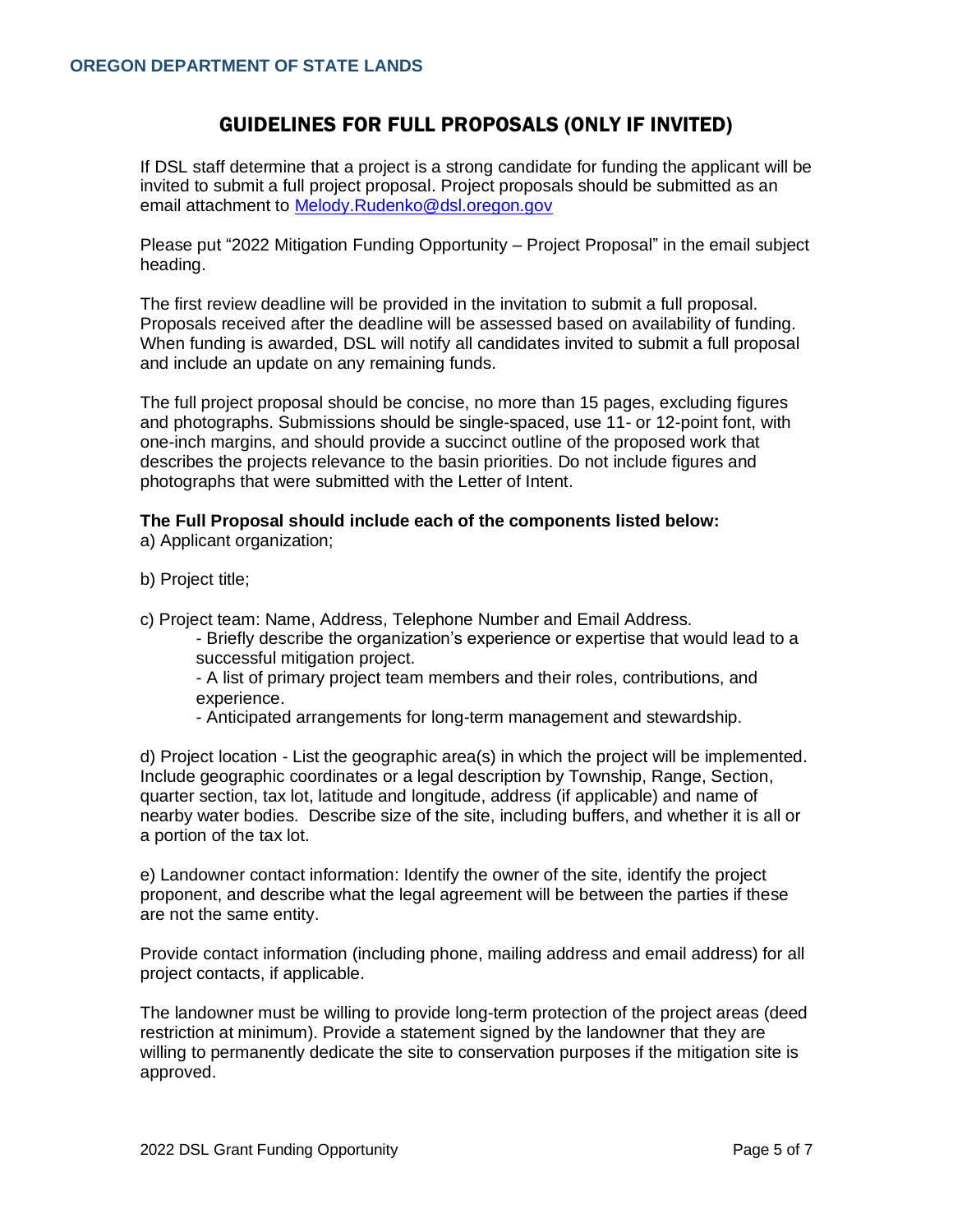f) Project team information: Describe the qualifications of the project team to successfully complete the type(s) of project(s) proposed, including information describing any past such activities of the partners and primary consultant, if any.

g) Technical feasibility: Explain the technical feasibility of the plan in terms of soil, hydrology, and vegetation, and establishment methods. Identify elevations of inlets and outlets of surface water affecting the site, and approximate locations and purposes of any earthmoving. Describe what proportion of the site has mapped hydric soils, and provide conceptual grading plans, if any (e.g. removal of fill). Describe the current and proposed water sources that would support the wetland, including any past hydrologic manipulations and how they might be reversed, and whether any water control structures would be needed. Describe the sustainability and reliability of the water sources, and how they might be affected by reasonably foreseeable adjacent land uses. Provide assurance of sufficient water rights to support the long-term sustainability of the project site. (An approved delineation is not required for project proposals, but preproject hydrology monitoring is recommended to inform the design.)

Identify any known plant and wildlife communities, including invasive species in the vicinity of the site, and how they would be managed.

Explain whether or how buffers would be used to protect the wetland and/or stream from potentially adverse adjacent land uses.

h) Establishment and Operation: Provide a description of the initial grading, soil amendment, alteration of drainage, site preparation, planting, weed management, temporary irrigation, mowing, burning, fencing, or other activities or structures expected to be used to establish the site. Explain how the design allows for the key aquatic functions to be self-sustaining, with low maintenance requirements after establishment.

i) Outcomes: Identify characteristics of the completed project that will result from this work. Describe wetland gains and resources benefits from the project.

j) Monitoring Plan: Describe how the site will be monitored to verify outcomes over a minimum of five years after site construction, including proposed monitoring locations. Monitoring locations can be included in a supplemental map.

k) Long-Term Plan: Describe the proposed arrangements and long-term management strategy for the site. Identify who is anticipated to take the various long-term roles and responsibilities. Describe site protection method(s) planned to protect the site from changing land use.

### **Required Attachments:**

- Landowner permission for permanent protection
- Proposed Project Budget

### **Optional Attachments:**

- Maps and Figures
- Soil data NRCS soil survey map with legend, including immediate vicinity.
- Air photo recent color photo (provide photo date) that illustrates the description. of site connectivity to other protected habitats.